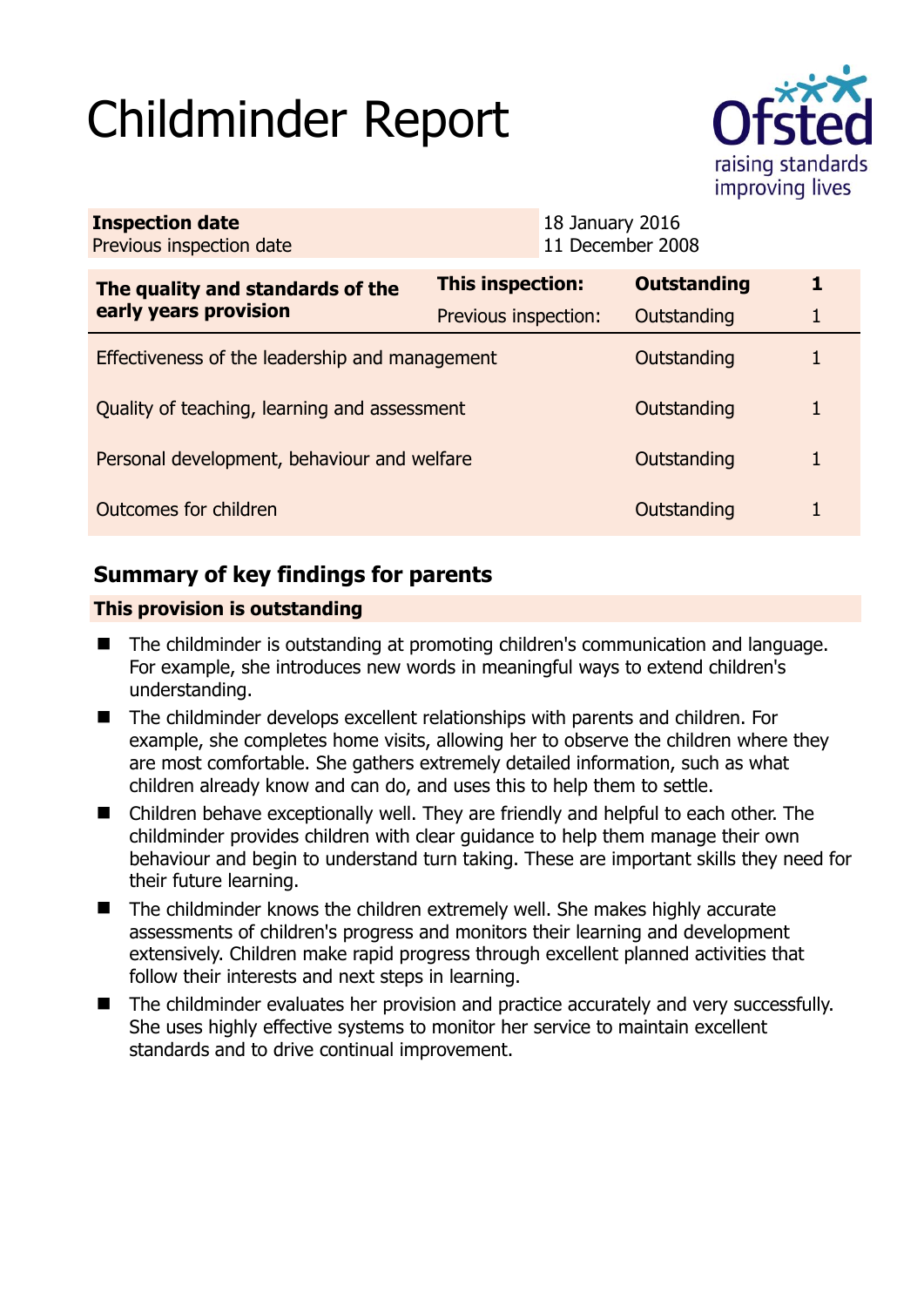## **What the setting needs to do to improve further**

## **To further improve the quality of the early years provision the provider should:**

■ build on the already excellent practice to expand children's understanding of nature and promote physical development for those who learn best outside.

## **Inspection activities**

- The inspector observed children participating in activities and interacting with the childminder.
- The inspector spoke with the childminder and children at appropriate times throughout the inspection.
- The inspector reviewed the children's assessment records and a selection of policies and procedures, including those for safeguarding.
- The inspector carried out a joint observation with the childminder.
- The inspector took account of parents' written views about the quality of the provision.

## **Inspector**

Maxine Ansell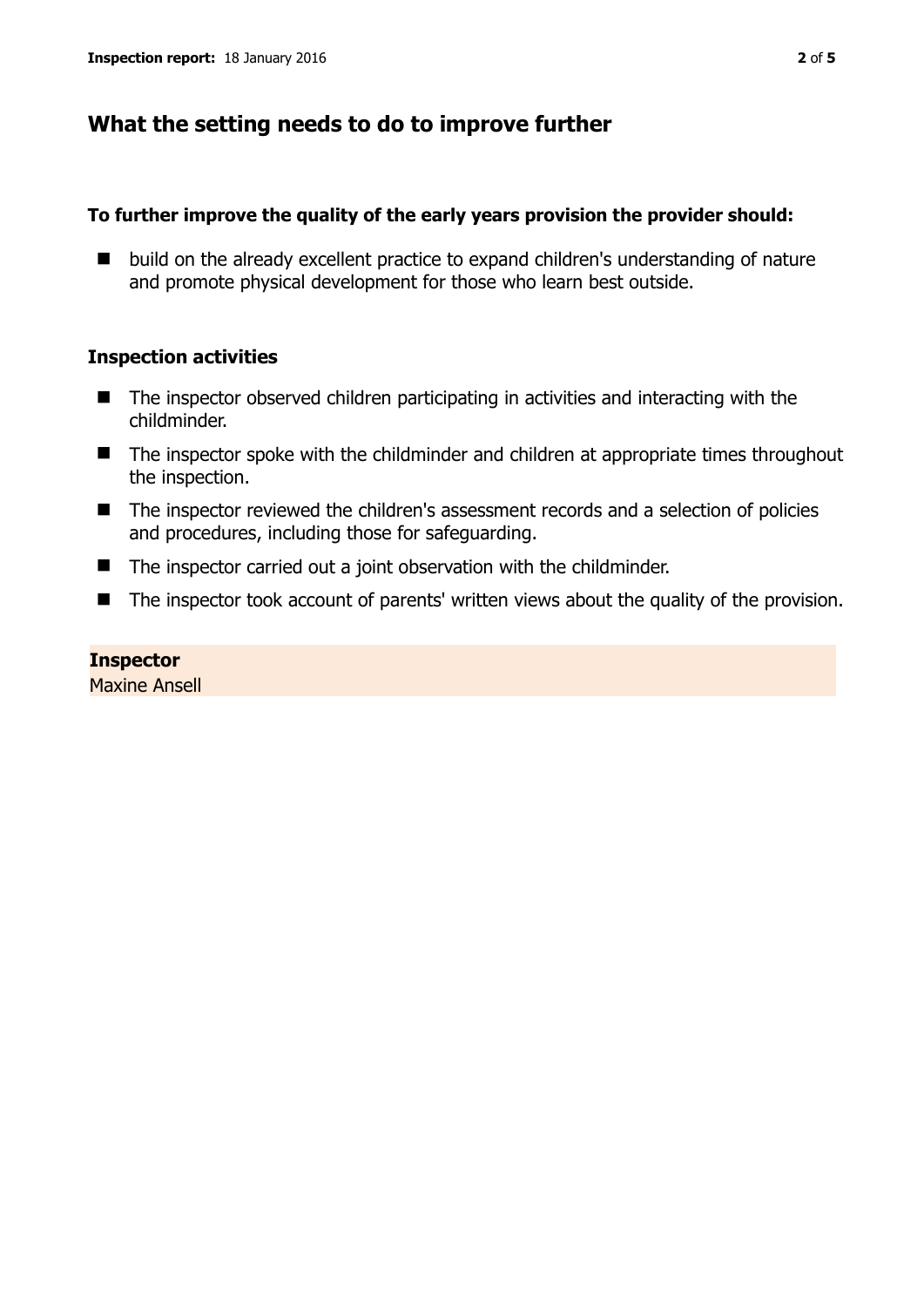## **Inspection findings**

### **Effectiveness of the leadership and management is outstanding**

Safeguarding is effective. The qualified childminder places a very high priority on protecting children and keeping them safe. She is extremely knowledgeable and has an excellent understanding of possible safeguarding issues. The childminder knows the procedures to follow should she have concerns about a child's welfare. She is enthusiastic, motivated and relentlessly reflects on ways, such as training and research, to develop her practice and extend learning experiences for children. For example, the childminder thoroughly assessed her environment and activities, and made development plans. For example, she recognised the need to improve the already excellent learning opportunities in the outdoor area. She intends to extend children's experiences even further, particularly for physical skills and understanding nature.

#### **Quality of teaching, learning and assessment is outstanding**

The childminder uses observations extremely well to develop an accurate understanding of children's progress. She has an excellent understanding of their ongoing development and routinely involves parents to create an exceptional continuity of learning with ideas for home learning. Children have excellent opportunities to develop their mathematical language through enjoyable activities. For example, the childminder uses positional language with children as they talk about spacemen who are in, on or under the spacecraft and using 'blast off' to reinforce counting back from 10. Children's literacy skills develop significantly well. For example, they develop an in-depth understanding of the characters and places in stories, as they use the extensive resources in their play.

#### **Personal development, behaviour and welfare are outstanding**

The childminder is outstanding as she supports and helps children with English as an additional language to settle. For example, she encourages them to use their home languages and sends dual-language books home for parents to read. Children have excellent opportunities to develop their physical and social skills. For example, the children visit the local park to use the more challenging apparatus and develop friendships at toddler groups. The childminder provides an extremely welcoming environment where children form excellent relationships with her and other children. For example, she promotes children's feelings of inclusion as they see their artwork on the walls. She enthusiastically helps to promote children's confidence and boosts their self-esteem. For example, she encourages them to be active in their learning and solve problems, such as how to crack an egg when making cakes.

## **Outcomes for children are outstanding**

Children are highly motivated learners. They make excellent progress across all areas of their learning and are exceptionally well prepared for their move on to school.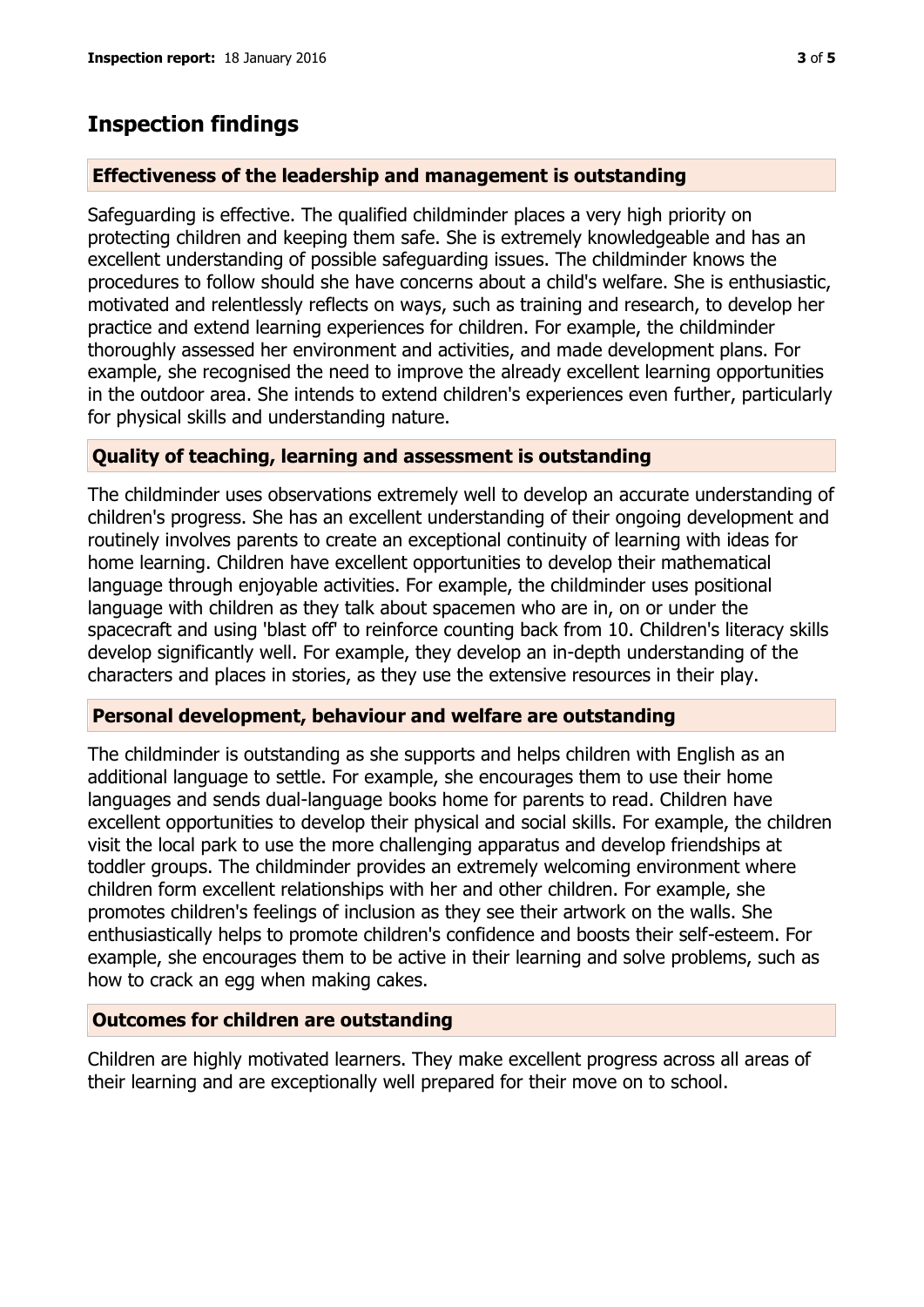# **Setting details**

| Unique reference number       | EY335787                                                                             |  |
|-------------------------------|--------------------------------------------------------------------------------------|--|
| <b>Local authority</b>        | Kent                                                                                 |  |
| <b>Inspection number</b>      | 827400                                                                               |  |
| <b>Type of provision</b>      | Childminder                                                                          |  |
| Day care type                 | Childminder                                                                          |  |
| <b>Registers</b>              | Early Years Register, Compulsory Childcare<br>Register, Voluntary Childcare Register |  |
| Age range of children         | $1 - 4$                                                                              |  |
| <b>Total number of places</b> | 6                                                                                    |  |
| Number of children on roll    | 2                                                                                    |  |
| <b>Name of provider</b>       |                                                                                      |  |
| Date of previous inspection   | 11 December 2008                                                                     |  |
| <b>Telephone number</b>       |                                                                                      |  |

The childminder registered in 2006 and lives in Sittingbourne, Kent. She cares for children between the hours of 7.45am and 7.15pm, Monday to Friday, all year round. The childminder receives funding to provide free early years education for children aged two, three and four years.

This inspection was carried out by Ofsted under sections 49 and 50 of the Childcare Act 2006 on the quality and standards of provision that is registered on the Early Years Register. The registered person must ensure that this provision complies with the statutory framework for children's learning, development and care, known as the Early Years Foundation Stage.

Any complaints about the inspection or the report should be made following the procedures set out in the guidance 'Complaints procedure: raising concerns and making complaints about Ofsted', which is available from Ofsted's website: www.gov.uk/government/organisations/ofsted. If you would like Ofsted to send you a copy of the guidance, please telephone 0300 123 4234, or email enquiries@ofsted.gov.uk.